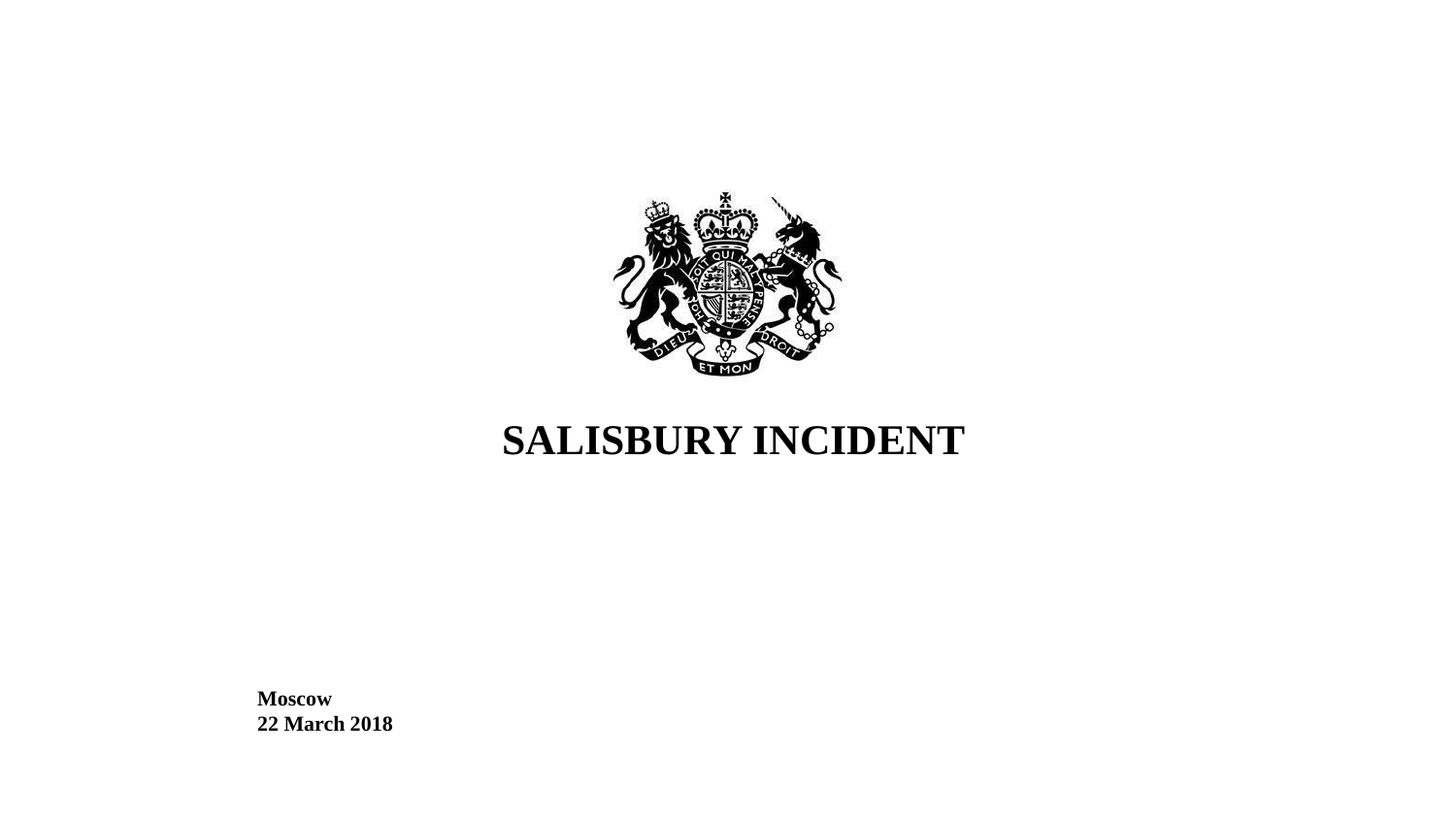**4 March:** Three people exposed to a nerve agent in Salisbury

**8 March:** UK Delegation to the OPCW informed the Technical Secretariat that two people had been taken seriously ill

**12 March:** Prime Minister publicly identified the substance used as a Novichok nerve agent. Russian Ambassador asked to explain  $\bigcap_{s\in S} S_{\text{kripal's house}}$ 

**13 March:** Midnight deadline expired. No explanation received

**14 March:** Prime Minister set out the UK's response

**14 March:** Prime Minister wrote to the OPCW

**18 March:** Russia announced retaliatory action

**19 March:** OPCW team arrived in the UK

**20 March:** 23 undeclared Russian intelligence officers expelled from the UK

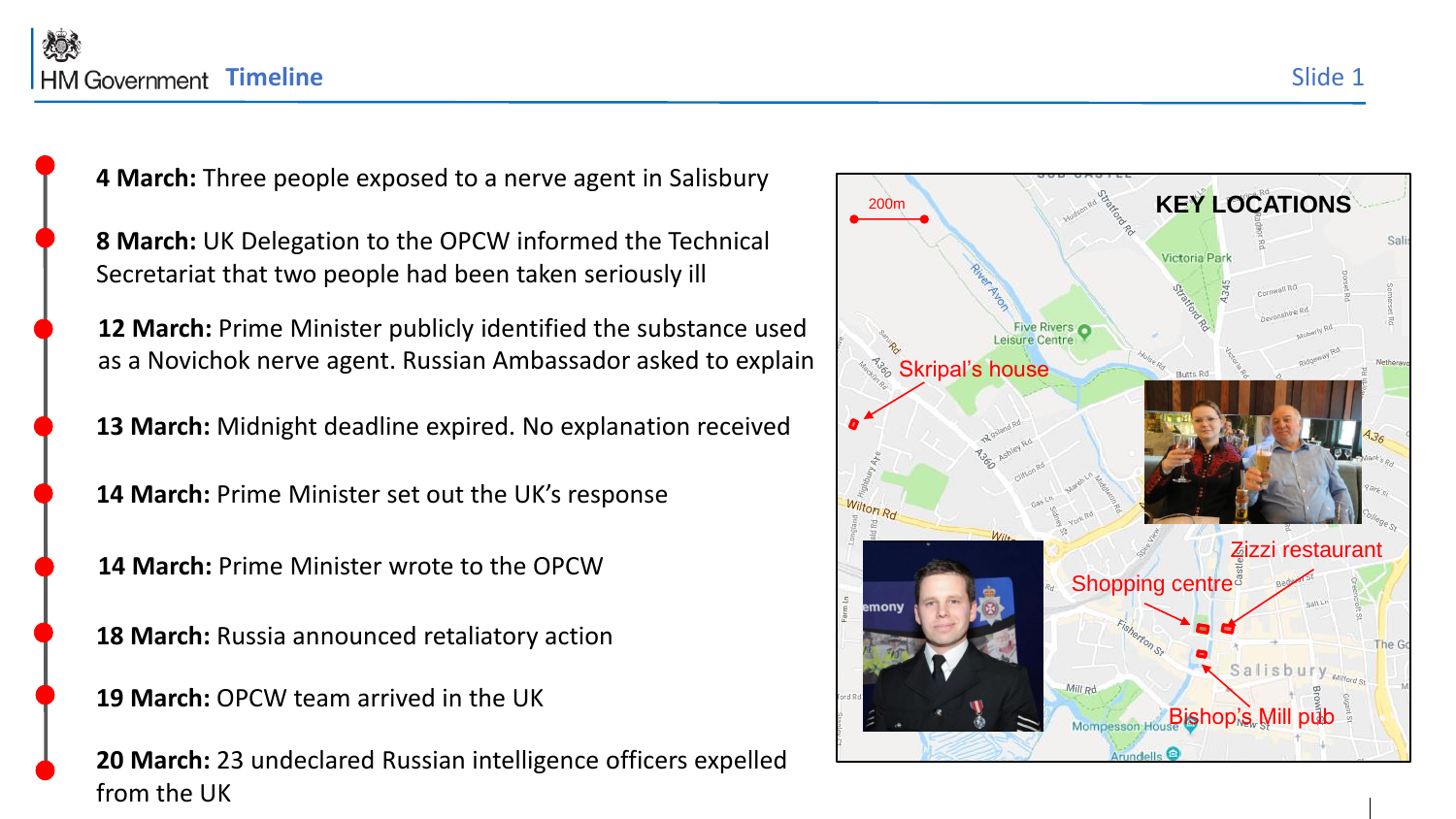# **A HM Government A New Phase of Russia Aggression** Sinde 2

烦

- Military-grade Novichok nerve agent positively identified by experts at the UK's Defence Science and Technology Laboratory at Porton Down, an OPCW-accredited and designated laboratory
- Novichok is a group of agents developed only by Russia and not declared under the CWC
- A violation of the fundamental prohibition on the use of chemical weapons (Art. 1 CWC)
- First offensive use of a nerve agent in Europe since the Second World War
- We are without doubt that Russia is responsible. No country bar Russia has combined capability, intent and motive. There is no plausible alternative explanation
- As of Sunday 18 March, we count over thirty parallel lines of Russian disinformation

*"Based on this capability, combined with their record of conducting state sponsored assassinations – including against former intelligence officers whom they regard as legitimate targets - the UK Government concluded it was highly likely that Russia was responsible for this reckless and despicable act."*





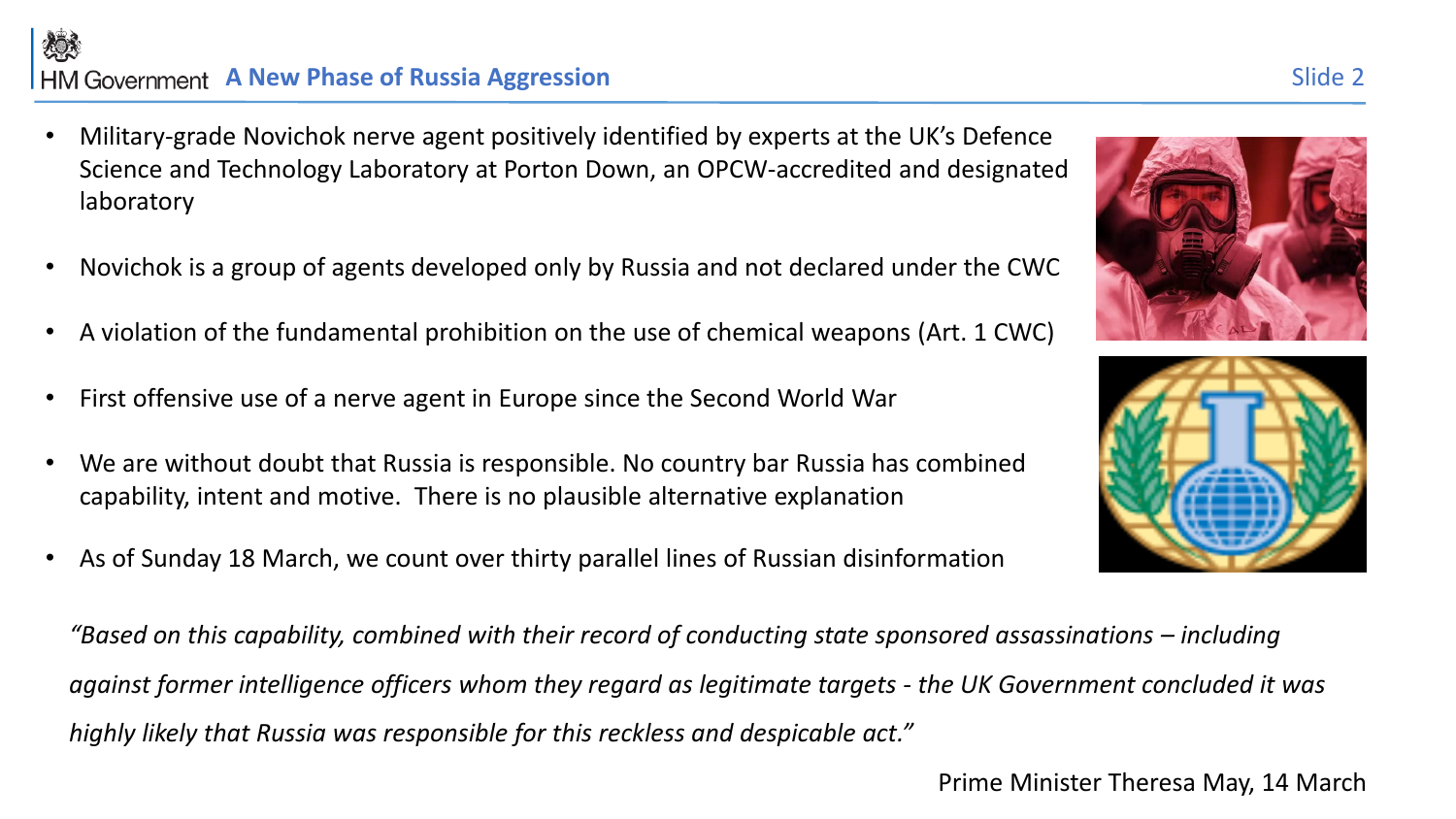- Novichok interferes with the normal functioning of the nervous system. If untreated, it will cause death by asphyxiation or cardiac arrest
- Sergei Skripal, his daughter Yulia Skripal, and UK policeman Detective Sergeant Nick Bailey remain in hospital
- 51 people have been assessed in hospital
- 131 civilians have potentially been in contact with the nerve agent
- 250 specialist counter-terrorism officers involved in the investigation
- 180 military personnel were deployed



### What nerve agents do to the body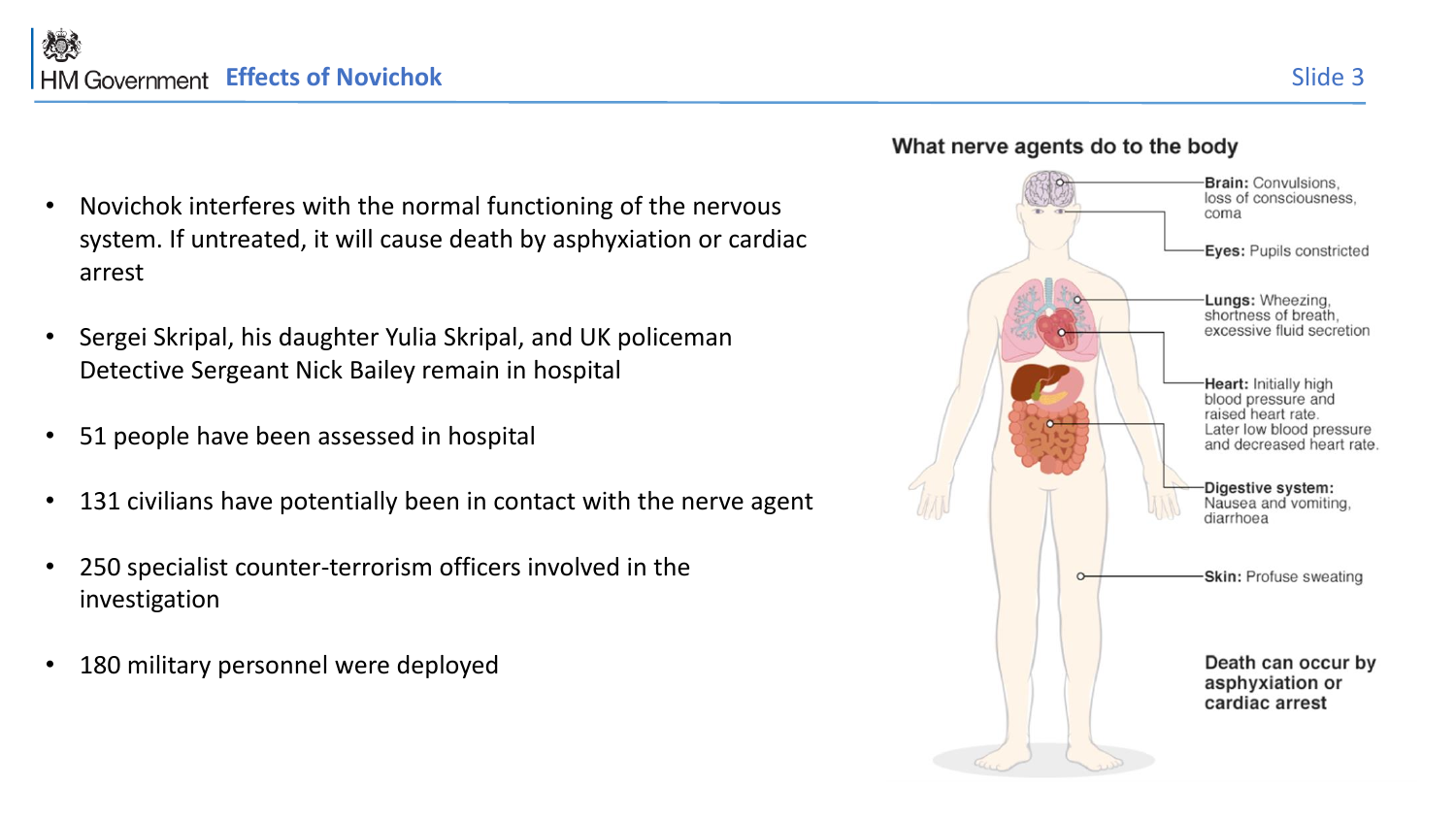## 炒 **A Long Pattern of Russian Malign Activity** Slide 4